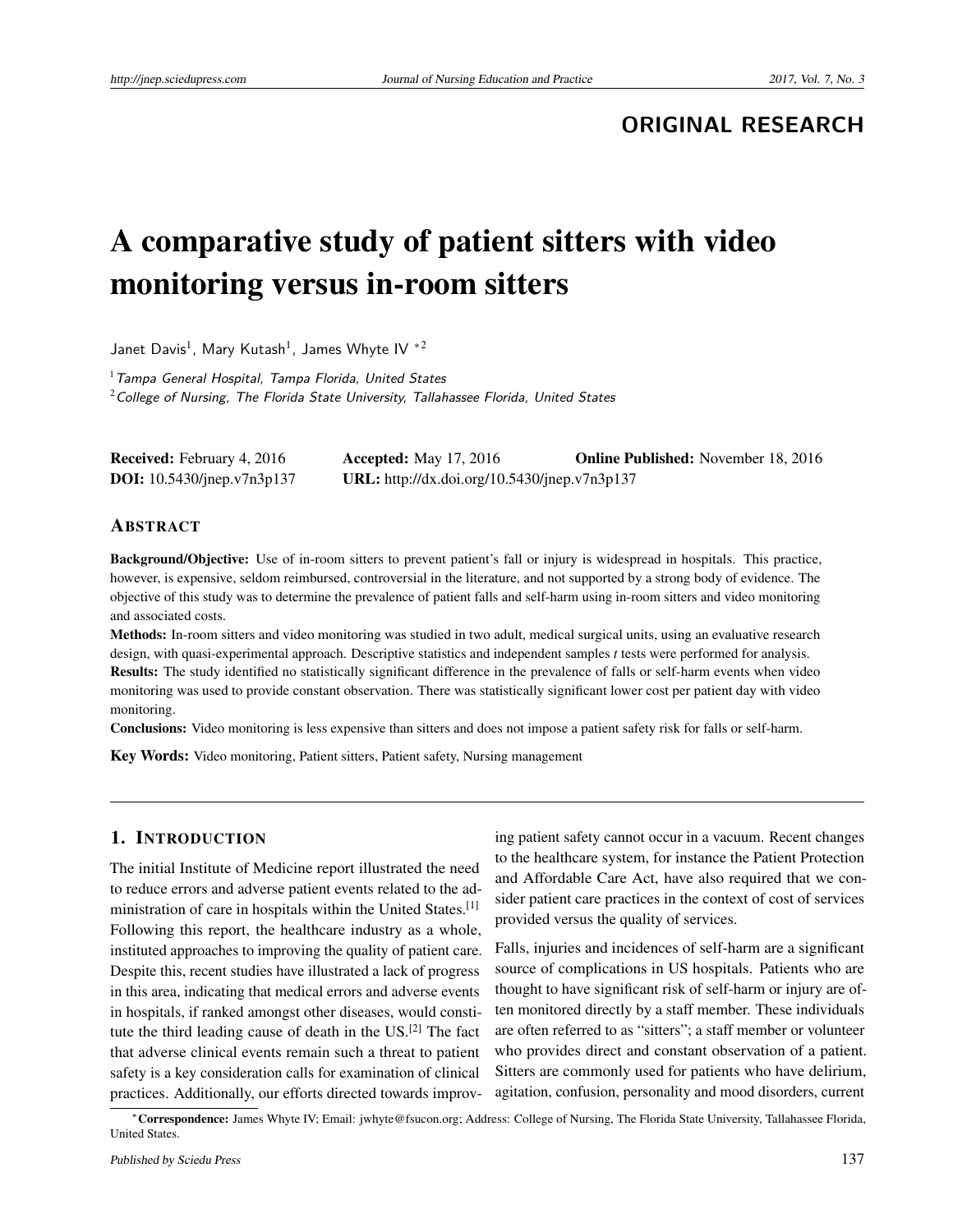substance abuse and those believed to be suicidal. They are also used for patients who are unable to follow directions or are non-compliant, are at risk to falls, are elopement risks, are violent, have impaired vision and hearing and are deemed to be at risk of removing medical devices.<sup>[\[3](#page-5-2)[–9\]](#page-5-3)</sup> Although most commonly used in hospitals in the United States (U.S.), the practice has been described in hospitals in Saudi Arabia, Australia, Scotland Canada, and Taiwan. A survey of 102 hospitals revealed that all used some form of sitters to pro-vide direct patient surveillance.<sup>[\[3\]](#page-5-2)</sup> A recent study found that 79% to 100% of hospitals surveyed utilized sitters although the practice was only instituted in  $4\%$  of patients.<sup>[\[4\]](#page-5-4)</sup>

The use of sitters as paid individuals is expensive for hospitals. They are most often unlicensed personnel who are reassigned from general nursing care duties to care for one patient. The practice poses a challenge to available staffing resources, and is rarely reimbursed. Costs have been estimated using paid salary dollars, patient length of stay, and estimated savings related to the prevention of adverse out-comes.<sup>[\[3,](#page-5-2)[8\]](#page-5-5)</sup> A classic study identified the cost-benefit of a sitter shift at \$3.76, with a cost of a sitter at \$160.00, resulting in a net expense of  $$156.24<sup>[9]</sup>$  $$156.24<sup>[9]</sup>$  $$156.24<sup>[9]</sup>$  This study provided the groundwork for future studies. More recent studies estimated a cost of \$240.00 each day for each sitter.<sup>[\[10\]](#page-5-6)</sup> In addition, CNOs' have reported that expenses related to the use of sitters accounted for 1% to 20% of their salary budget.<sup>[\[11\]](#page-5-7)</sup> One unit in a 600-bed hospital reported a monthly cost of  $$18,301$  and an estimated annual cost of  $$219,612$ .<sup>[\[4\]](#page-5-4)</sup> Hospitals in the United States have reported spending \$500,000 to over \$2,000,000 in costs related to sitters.<sup>[\[6,](#page-5-8)[9,](#page-5-3)[12\]](#page-5-9)</sup> Clearly, the use of sitters to provide constant surveillance is costly to hospitals.

The literature surrounding the use of sitters and patient outcomes is limited. Recently, there has been a call to closely examine the practice of video monitoring as an alternative to direct patient monitoring by a sitter.  $[13]$  Most studies examined patient falls as the outcome and results are conflicting. Boswell, Ramsey, Smith, and Wagner found that a minimal increase in patient falls was associated with each shift of sitter time. They also reported a slight increase in patient satisfaction. Tzeng, Yim, and Grunawalt noted that when sitters were more available on two different units the rate of falls with injuries increased. The authors proposed the increase was due to a higher number of staff members sharing the responsibility of patient care resulting in fragmented work-flow.<sup>[\[14\]](#page-5-11)</sup> Another study indicated that when the use of sitters decreased, the fall rate also decreased.<sup>[\[15\]](#page-5-12)</sup> In this hospital, nurses were reassigned at times to provide constant observation when unlicensed staff was not available. In contrast, three studies identified that falls decreased when sitters were

# present.<sup>[\[16–](#page-5-13)[18\]](#page-5-14)</sup>

The literature suggests that a decrease in the use of sitters is possible, while at the same time, maintaining or improving patient safety.[\[19\]](#page-5-15) These strategies include: symptom triggered practice guidelines that offer early pharmacotherapy management and increased assessments;[\[20\]](#page-5-16) medical and nursing psychiatric consults or protocols;<sup>[\[3,](#page-5-2)[6,](#page-5-8)[14\]](#page-5-11)</sup> and video monitoring.<sup>[\[9,](#page-5-3) [11,](#page-5-7) [19\]](#page-5-15)</sup> The use of unpaid adults who volunteered or who were family/friends has been found to be cost effective, however, the reliance of volunteers to staff units around the clock is difficult,<sup>[\[16,](#page-5-13) [21\]](#page-5-17)</sup> Goodlett, Robinson, Carson, and Landry noted that when in-room sitters were replaced with video monitoring, the fall rate decreased by 6%, although the difference was not statistically significant.<sup>[\[10\]](#page-5-6)</sup> The authors did not state why they felt the falls decreased with video monitoring. The financial savings with video monitoring were significant.

Despite the wide spread use of sitters, there is limited evidence regarding the effects of their use as a strategy for improving patient safety.[\[6,](#page-5-8) [10,](#page-5-6) [14,](#page-5-11) [22\]](#page-5-18) As such, it is important for nurses to consider less expensive interventions that have demonstrated success in preventing harm such as symptom triggered protocols, staff education, and video monitoring.<sup>[\[9\]](#page-5-3)</sup>

The intervention implemented in the hospital where the current study was performed, was engaged to decrease the use of sitters in the study hospital was video monitoring. The same video monitoring equipment employed by the hospital security department was used for this project. Twelve units designated 6-16 beds that would have a ceiling mounted camera installed at the foot of each bed. The camera was wired to a central console at the nurses' station. The central console was located in close proximity to the designated patient rooms and was observed continuously by a trained, unlicensed staff member for four hours at a time. The staff member assigned to the monitors would immediately go to the room if he/she noticed anything of concern such as the patient attempting to get out of bed. When the staff member responded to a patient room, another staff member monitored the central console until he/she returned. The purpose of the current study was to determine the effect of using sitters versus video monitoring on overall patient safety.

The aims of this study were to:

- (1) Determine the prevalence of falls using in room sitters and video monitoring.
- (2) Determine the prevalence of self-harm using in room sitters and video monitoring.
- (3) Determine the cost associated with in room sitters and video monitoring.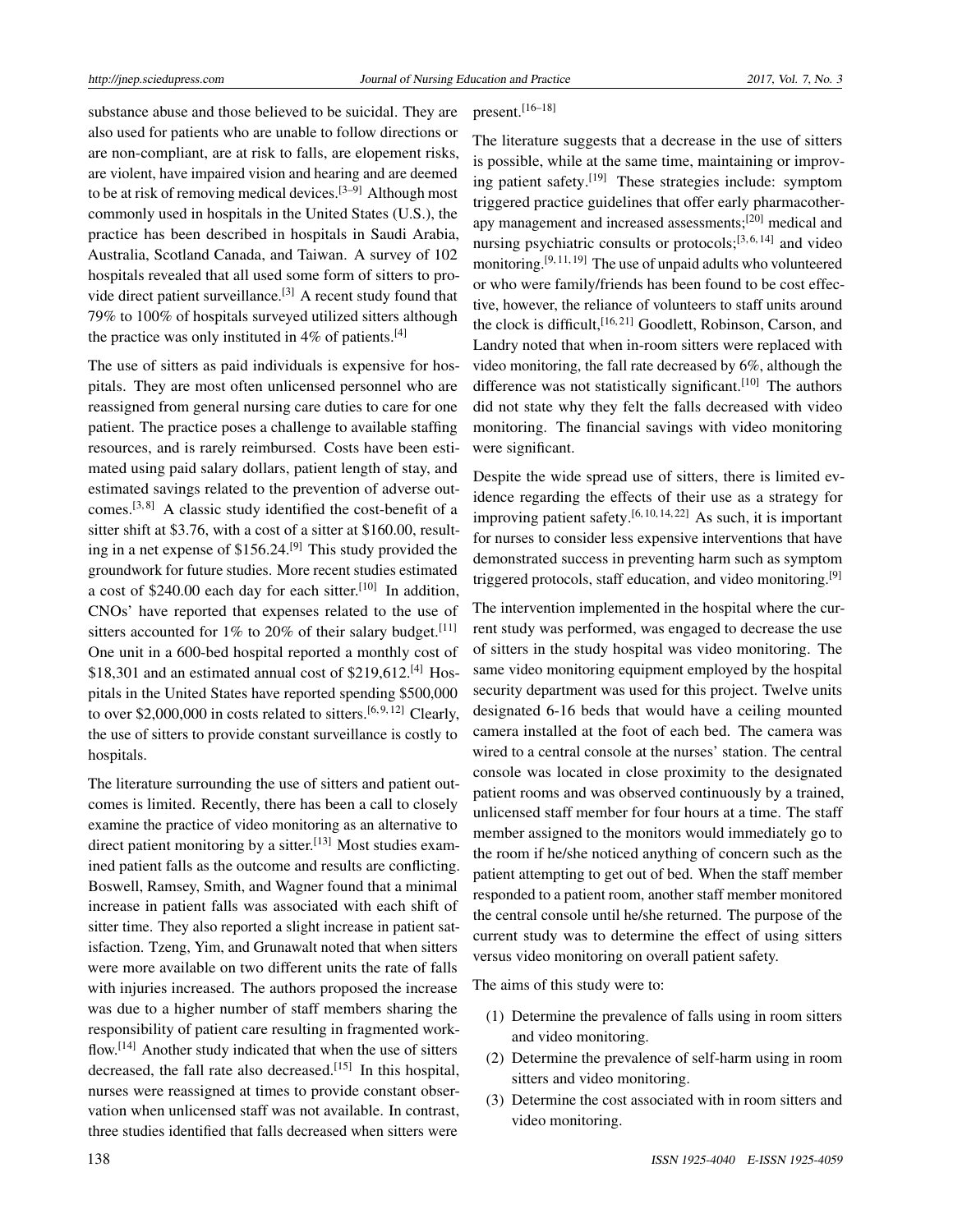#### 2. METHODS

### 2.1 Design, Setting, and Sample

A quasi-experimental,  $4 \times 8$  design series with nonrandomized, consecutive sampling was used. The setting was a large, not-for profit, teaching facility in West Central Florida. Participants included adult medical surgical patients 18 years of age or older admitted to either the Cardiology unit or the Neuroscience unit during the designated three biannual 4 month periods, for a total of 4 years of data collection. The Cardiology department offered cardiac telemetry, pre and post cardiac catheterization care, and heart transplant evaluations. The 44-bed Neuroscience department offered medical telemetry, long term seizure monitoring, and care for both neurosurgical and neurology patients, with semi-private and private rooms. The study was approved as exempt by the Institutional Review Board and was granted a waiver of the informed consent process. The University Human Subjects Committee approved the study with purview over the project.

#### 2.2 Measures

Falls were defined as an unplanned descent to a lower level when a staff member was not with the patient. This variable was measured as falls per 1,000 patient days. Self-harm events were defined as patient actions with actual or potential to cause self-harm and included self–medication, adjustment of intravenous fluids, and suicidal gestures. Costs included total salary dollars, non-licensed hours and dollars, and average hourly base rates. Costs were calculated as individual patient cost when receiving sitter service, and as organizational cost for providing the service. Video monitoring was defined as continual observation of 1-16 patients at a central console on the unit. In room sitters were defined as one staff member in a room who provided constant observation of 1-2 patients.

#### 2.3 Data collection

Data were collected on a monthly basis. Patient falls and selfharm events were obtained from the hospitals risk management department. Cost data and patient days were obtained from the hospital's Finance Decision Support system.

## 3. RESULTS

Statistical analysis was performed using descriptive statistics with standard deviation and independent samples *t* tests. Table 1 (Cardiology unit) and Table 2 (Neuroscience unit) present a comprehensive analysis of the data for each of the time points, reflecting on direct sitter observation and observation using video monitoring technology. There were no statistically significant differences in the number of patient fall events for either unit. In addition, there was no significant

difference in the unit prevalence of falls when in-room sitters or video monitoring was provided as a safety intervention for patients. However, the data reflected a decreasing trend in falls per 1,000 patient days for each unit after video monitoring was implemented. A second aim of this study was to evaluate the occurrence of self-harm events. Inferential statistics could not be performed due to the rareness of events of self-harm attempts. There were a total of three self-harm events for patients on video monitoring. In year 4, one unit identified two patients attempting self-medication and the other unit observed one patient attempting to self-medicate. Staff members were able to intervene in each occurrence to prevent the self-medication event from occurring.

Total salary dollars, non-licensed hours and dollars, and average hourly base rates were evaluated for each unit. Costs were calculated as per patient cost when receiving sitter service, and an organizational cost for providing the service. Unit one decreased the available beds in 2011, which decreased the number of staff required for patient care. This unit had a statistically significant decrease  $(p < .05)$  in the total number of patients monitored by video or sitter in year 4 as a result of dividing the unit in half.

Both units observed a significantly higher  $(p < .001)$  number of video monitored patient care interventions than sitters due to a change in practice and policy at the organization. Both units were able to eliminate the use of unlicensed paid staff members to provide sitter services after video monitoring was implemented (see Tables 1 and 2). Unit two had a significant increase ( $p < .001$ ) in year 2, and ( $p < .05$ ) in year 4 total patient days with video or in-room sitters and significantly lower ( $p < .05$ ) sitter days to provide the video or in-room service, which reveals that more patients were constantly observed by fewer staff members. In year 4 unit one demonstrated a significantly lower ( $p < .05$ ) monthly expense for sitters estimated at the base rate for Certified Nursing Assistants (CNAs). Unit two demonstrated a significantly lower (*p* < .05) in both year 2 and year 4 monthly expense for sitters estimated at the base rate for PCTs. Both units experienced a significant decrease  $(p < .05)$  in non-licensed overtime hours and dollars when they instituted video monitoring.

The estimated salary dollars per sitter days decreased in both units. Unit one had significantly lower estimated salary dollars per sitter day ( $p < .001$ ) in year 2, and ( $p < .05$ ) in year 4. Unit two had a significantly lower ( $p < .001$ ) estimated salary dollars per sitter days in both years 2 and 3. Table 3 demonstrates that the actual average salary dollar per sitter day for each unit decreased after the implementation of video monitoring.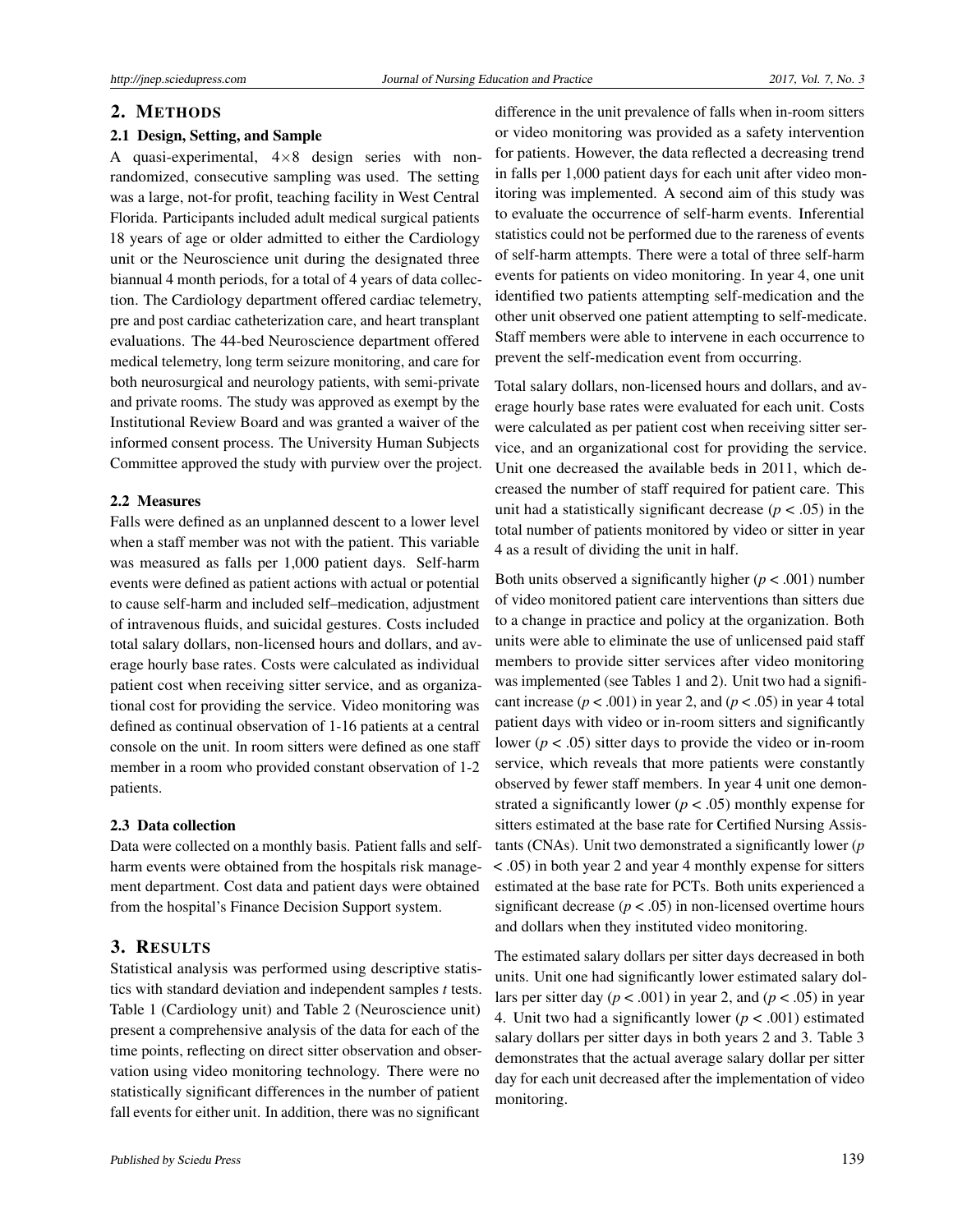## Table 1. Unit One: A Cardiac Unit

| <b>Variable</b>                                            | <b>Baseline</b>         | Year 2                  | Year 4                 |
|------------------------------------------------------------|-------------------------|-------------------------|------------------------|
| Patient Days per month                                     | 1,444.75 (SD 54.66)     | 1,449.25 (SD 37.96)     | 847.00 (SD 26.81)      |
| Average daily census                                       | 47.79 (SD 1.77)         | 47.93 (SD 0.96)         | 27.33 (SD .86)         |
| Average Age of All Patients                                | $60.63$ (SD $.25$ )     | 57.13 (SD .48) **       | 55.13 (SD $.63$ ) **   |
| Number of patient days with an in room sitter              | 104.00 (SD 44.27)       | 7.88 (SD 6.86) $*$      | $1.13$ (SD $1.31$ ) *  |
| Number of patient days with a video sitter                 | $\mathbf{0}$            | $121.00$ (SD 3.83) **   | 83.25 (SD 31.12) *     |
| Number of in room sitter days                              | 61.86 (SD 21.65)        | 7.875 (SD 6.86) $*$     | $1.13$ (SD $1.31$ ) ** |
| Number of video sitter days                                | $\theta$                | 30.25 (SD .96) **       | 30.25 (SD .96) **      |
| Total Pt days with video and in room sitters               | 104.00 (SD 44.27)       | 128.88 (SD 8.98)        | 84.38 (SD 31.31)       |
| Total sitter days providing video and in room monitoring   | 61.88 (SD 21.65)        | 38.13 (SD 7.26)         | 31.38 (SD 1.49) $*$    |
| Number of unit falls                                       | $4.25$ (SD $2.75$ )     | $6.25$ (SD 3.77)        | $1.25$ (SD $1.50$ )    |
| Number of patients that fell that month                    | 3.75 (SD 2.22)          | $6.00$ (SD 3.74)        | $\mathbf{0}$           |
| Total direct budgeted HPPD                                 | $7.40$ (SD $.00$ )      | 7.20 (SD0.00)           | $7.20$ (SD $0.00$ )    |
| Non-licensed OT hours                                      | 507.00 (SD 228.14)      | 195.00 (SD 21.18) *     | 66.75 (SD 56.35) $*$   |
| RN LPN hours                                               | 9,015.25 (SD 538.99)    | 8,937.75 (SD 500.45)    | 5,712.75 (SD 92.26)    |
| Non-licensed hours                                         | 6,148.25 (SD 818.80)    | 5,123.00 (SD 613.28)    | 3,943.50 (SD 104.93) * |
| <b>Total Productive Direct Care Hour</b>                   | 15,163.50 (SD 1,227.04) | 14,062.75 (SD 780.64)   | 9,656.25 (SD 141.81)   |
| <b>RN HPPD</b>                                             | $6.23$ (SD $.37$ )      | 6.18 (SD .22)           | $6.75$ (SD $.25$ )     |
| Non-licensed HPPD                                          | $4.23$ (SD .49)         | $3.55$ (SD .42)         | $4.68$ (SD .22)        |
| <b>Total HPPD</b>                                          | $10.50$ (SD $.76$ )     | 9.70 (SD .48)           | $11.40$ (SD .42)       |
| Monthly expense for sitters estimated with PCT AHR (no OT) | 17,255.70 (SD 6,036.72) | 10,632.30 (SD 2,025.08) | 8,749.86 (SD 416.38) * |
| Estimated Salary dollars per sitter day at PCT base rate   | 172.58 (SD 21.05)       | 82.00 (SD 10.44) **     | 112.19 (SD 30.99) *    |

 $* p < .05; ** p < .001$ 

## Table 2. Unit Two: A Neuroscience Unit

| <b>Variable</b>                                                              | <b>Baseline</b>            | Year 2                         | Year 4                 |
|------------------------------------------------------------------------------|----------------------------|--------------------------------|------------------------|
| Patient Days per month                                                       | 1,036.51 (SD 35.21)        | 992.59 (SD 42.49)              | 1,202.03 (SD 43.06) ** |
| Average daily census                                                         | 34.58 (SD 1.26)            | 33.10 (SD .53)                 | 40.13 (SD 2.17) $*$    |
| Average Age of All Patients                                                  | 55.38 (SD .75)             | 55.63 (SD 1.55)                | 46.88 (SD 1.25)        |
| Number of patient days with an in room sitter                                | 114.50 (SD 8.66)           | $1.25$ (SD $1.50$ ) **         | $.25$ (SD $.50$ ) **   |
| Number of patient days with a video sitter                                   | $\overline{0}$             | 164.25 (SD 11.35) **           | 163.50 (SD 19.84) **   |
| Number of in room sitter days                                                | 45.00 (SD 5.72)            | $1.00$ (SD $1.15$ ) **         | .29 (SD .48) **        |
| Number of video sitter days                                                  | $\overline{0}$             | 30.25 (SD .96) **              | 30.25 (SD .96) **      |
| Total Pt days with video or in room sitters                                  | 114.50 (SD 8.66)           | 165.50 (SD 12.40) **           | 163.75 (SD 20.30) *    |
| Total sitter days providing video and in room monitoring                     | 45.00 (SD 5.72)            | $31.25$ (SD 1.71) *            | 30.54 (SD 1.27) *      |
| Number of unit falls                                                         | $6.50$ (SD 2.65)           | 8.25 (SD 2.50)                 | $6.00$ (SD 2.94)       |
| Number of patients that fell that month                                      | $6.25$ (SD $2.50$ )        | $7.50$ (SD 1.73)               | 5.25 (SD 2.22)         |
| Number of patients that attempted to self medicate or self harm<br>event     | $\mathbf{0}$               | $\overline{0}$                 | .50(SD.58)             |
| Number of patients that were rescued from self harm event by video<br>sitter | $\mathbf{0}$               | $\overline{0}$                 | .50(SD.58)             |
| Total direct budgeted HPPD                                                   | $7.20$ (SD 00)             | $7.20$ (SD 00)                 | $7.20$ (SD $.00$ )     |
| Non-licensed OT hours                                                        | 576.75 (SD 95.40)          | 267.75 (SD 151.32) *           | 324.25 (SD 160.28) *   |
| RN LPN hours                                                                 | 6,909.75 (SD 550.87)       | 6,665.25 (SD 444.01)           | 7,871.50 (SD 209.40)   |
| Non-licensed hours                                                           | 5,346.50 (SD 333.19)       | 4,880.00 (SD 266.81)           | 4,869.50 (SD 253.22)   |
| <b>Total Productive Direct Care Hour</b>                                     | 12,256.25 (SD 461.45)      | 11,545.25 (SD 683.80)          | 12,741.00 (SD 409.48)  |
| <b>RN HPPD</b>                                                               | $6.68$ (SD $.62$ )         | $6.73$ (SD.22)                 | $6.53$ (SD .13)        |
| Non-licensed HPPD                                                            | $5.15$ (SD $.26$ )         | 4.90(SD.18)                    | 4.03 (SD .22) **       |
| <b>Total HPPD</b>                                                            | $11.83$ (SD .57)           | $11.63$ (SD .43)               | $10.58$ (SD .34) $*$   |
| Monthly expense for sitters estimated at base rate for PCT                   | 12,549.60 (SD<br>1,593.93) | 8,715.00 (SD 476.28)<br>$\ast$ | 5,716.99 (SD 354.93) * |
| Estimated Salary dollars per sitter day at PCT base rate                     | 110.34 (SD 18.96)          | 52.75 (SD 2.28) **             | 52.47 (SD 5.31) **     |

 $* p < .05, ** p < .001$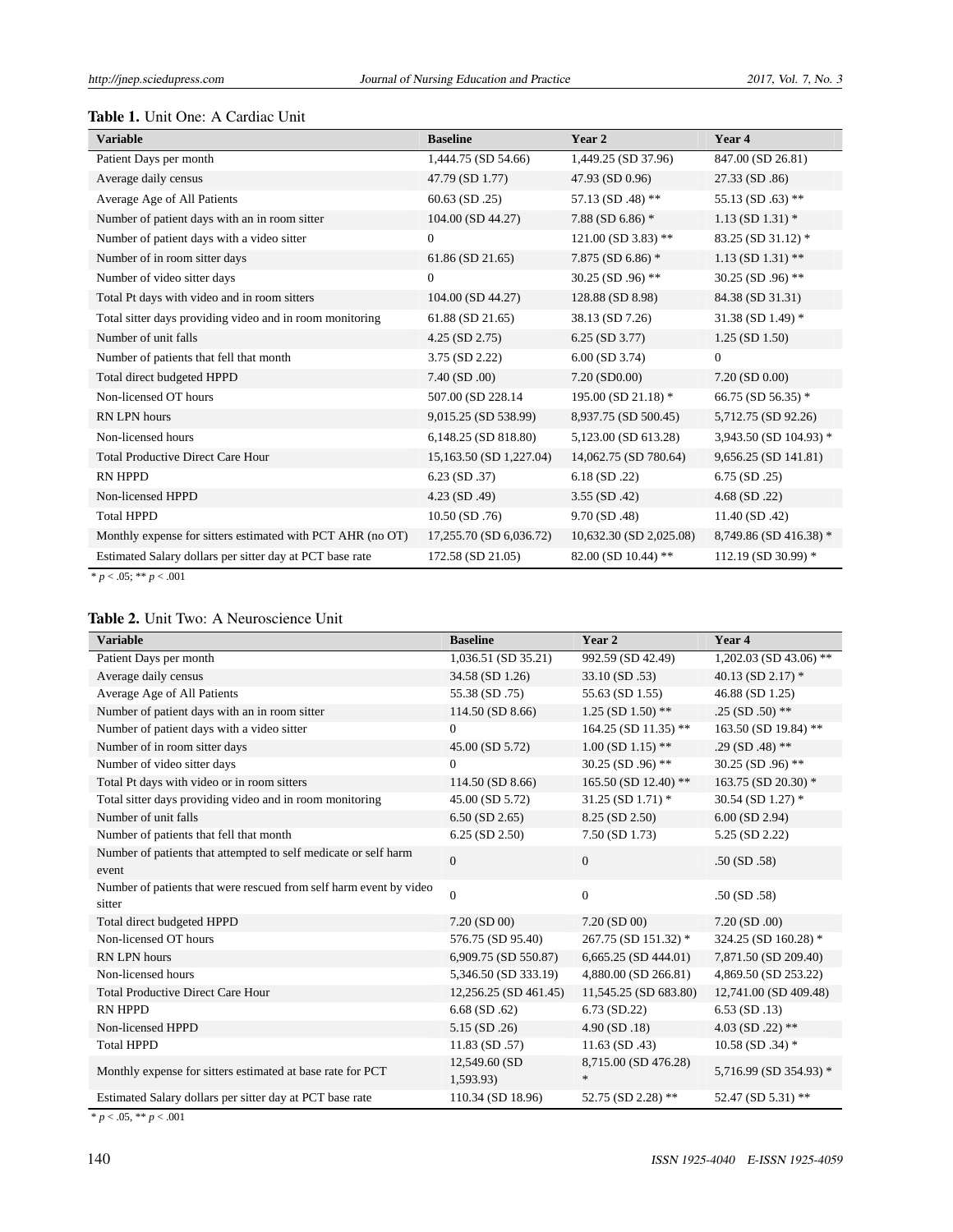Table 3. Estimated average salary dollars per patient sitter day

|                           | <b>Baseline</b> | Year 2  | Year 4   |
|---------------------------|-----------------|---------|----------|
| Average Base Rate for PCT | \$11.62         | \$12.21 | \$12.83  |
| Unit I                    | \$172.58        | \$82.00 | \$112.19 |
| Unit II                   | \$110.34        | \$52.74 | \$52.47  |

# 4. DISCUSSION

This study addressed the three general aims; to determine the prevalence of patient falls and self-harm using in-room sitters and video monitoring, and to determine the cost associated with each. Sitters were exclusively used in year 1 for constant observation, and video monitoring was the prevailing method of providing constant observation in the two units for years 2 and 3. This practice is widely used in hospitals. The University Health Consortium (UHC) recently published guidelines for the use of sitters from over 16 academic medical centers.[\[23\]](#page-5-19) These documents describe the use of sitters as an intervention to prevent patient falls and protect patients from self-harm. Findings of this study did not demonstrate any differences in fall rates in either unit when comparing in-room sitters with video monitoring sitters. However, both units were able to demonstrate a downward trend in falls per 1,000 patient days for the three years reviewed. Similar findings have been reported by other authors.[\[11,](#page-5-7) [24,](#page-5-20) [25\]](#page-5-21) The UHC provides decision-making processes that nurses apply when determining the need for a sitter to protect a patient from self-harm during hospitalization. This study was unable to evaluate self-harm events when sitters or video monitoring was used due to the rareness of these events.

The third aim of this study was to evaluate the cost difference between the practice of in-room sitters and video monitoring sitters to provide constant observation services. Findings revealed a significant decrease (*p* < .001) in salary cost per patient sitter day without a significant increase in patient falls or self-harm events when video monitoring was used on a unit for the majority of patients requiring constant observation. The units were able to increase or decrease the number of patients provided constant monitoring without increasing the need for additional staff. Three other acute care hospitals that reported pilot projects using video monitoring were able to demonstrate a cost savings.<sup>[\[11,](#page-5-7) [24,](#page-5-20) [25\]](#page-5-21)</sup> The cost savings at the facility annually was over \$500,000 in the first year, and annually since year 1. This study is important as findings suggest that nurses can provide lower cost care without a risk to patient safety by using video monitoring instead of in-room sitters.

## 5. LIMITATIONS

There are several limitations to this study. The study design included analysis of retrospective data that was obtained from hospital databases that were not created for research purposes. The pre-intervention evaluation period dates back to a time when video monitoring was widely implemented in the study institution. In years 2 and 3 the use of in-room sitters occurred rarely in the two units evaluated. Author bias is also a limitation due to the primary researcher for this study was responsible for implementing video monitoring at the organization. The reporting of patient falls and self-harm is tracked electronically through a voluntary reporting process and under reporting is possible. The specific sitter salary dollars are unable to be isolated due to the individuals that provided the sitter services are the same population of employees that serve as the unlicensed care on each unit. Other factors that may influence patient safety such as purposeful rounding and patient education were not accounted for in this study. In addition, the institutions fall prevention program was revised during the dates the data was collected. It is possible that these changes may have influenced fall rates. These limitations weaken the ability to generalize findings of this study. This study used existing data sets that were not created for the purpose of research. Sampling an measurement errors are characteristic of these data sets and my lessen the internal validity of findings.

# 6. CONCLUSION

A widespread practice in adult, medical-surgical nursing units is using in-room sitters for patients at risk of self-harm or falling. The cost of providing this monitoring is expensive and not supported by a strong body of evidence. The results of this study support a lower cost nursing practice that does not impose a patient safety risk for falls or selfharm associated with the implementation of video monitoring. Evaluating the perception of staff and patients related to the use of video monitoring is beyond the scope of this study and could be a potential qualitative study. The trend in falls per 1,000 patient days demonstrated a slight decrease. This is an important factor and this review was unable to distinguish the cause of this trend since other interventions were also implemented in the four years of data that was reviewed. Future studies that evaluate the effectiveness of other interventions that prevent patient falls and self-harm events are necessary as we continue to require cost-effective alternatives for patient care in the practice of nursing.

## CONFLICTS OF INTEREST DISCLOSURE

The authors declare that there is no conflict of interest.